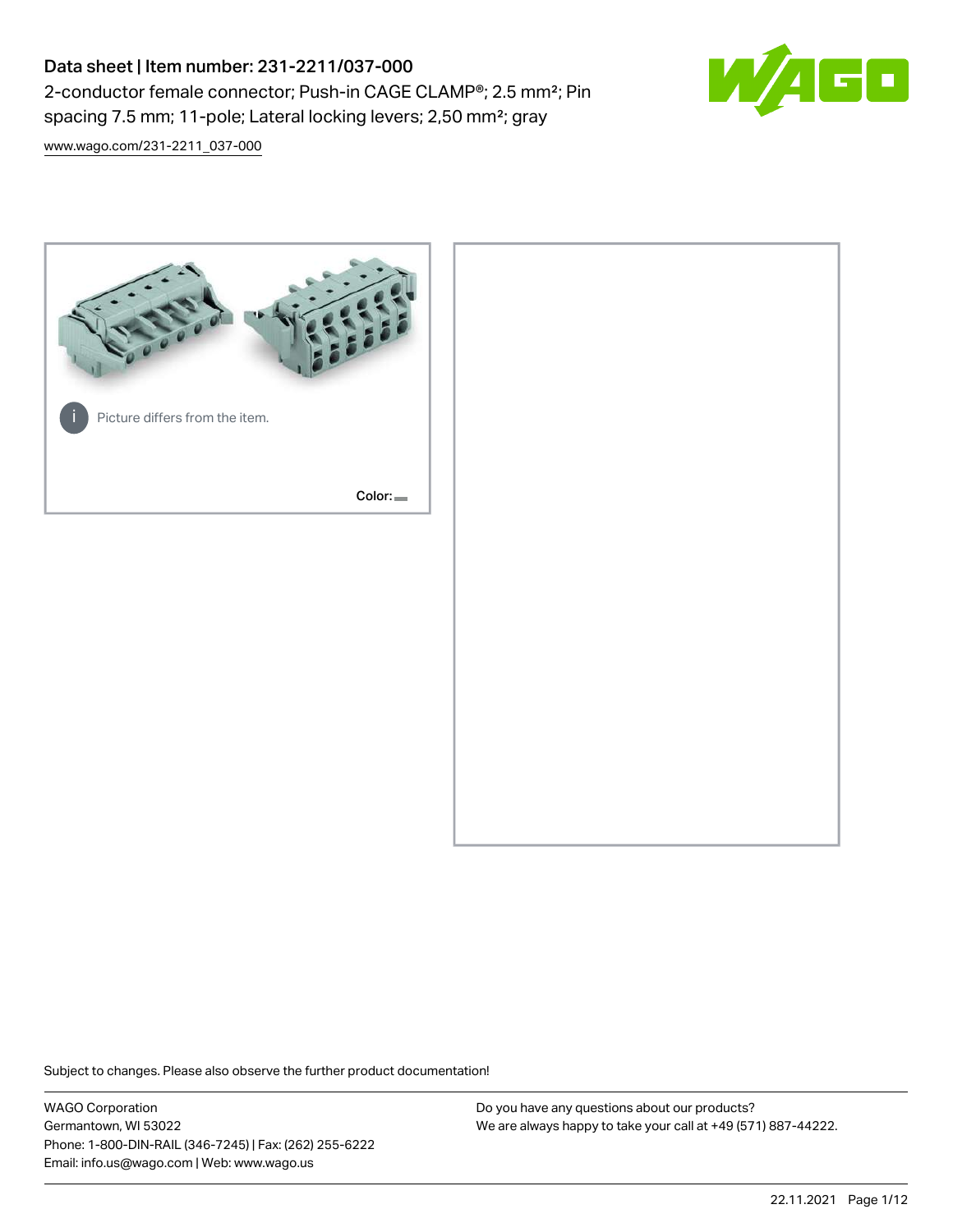

Dimensions in mm

 $L =$  (pole no.  $-2$ ) x pin spacing + 12.5 mm

2- to 3-pole female connectors – one latch only

#### Item description

- **Universal connection for all conductor types**
- **Two conductor entries per pole**
- $\blacksquare$ For looping through power or data buses
- $\blacksquare$ Bus connection is retained, even when unmated
- $\blacksquare$ Push-in termination of solid and ferruled conductors
- $\blacksquare$ With coding fingers

Subject to changes. Please also observe the further product documentation!

WAGO Corporation Germantown, WI 53022 Phone: 1-800-DIN-RAIL (346-7245) | Fax: (262) 255-6222 Email: info.us@wago.com | Web: www.wago.us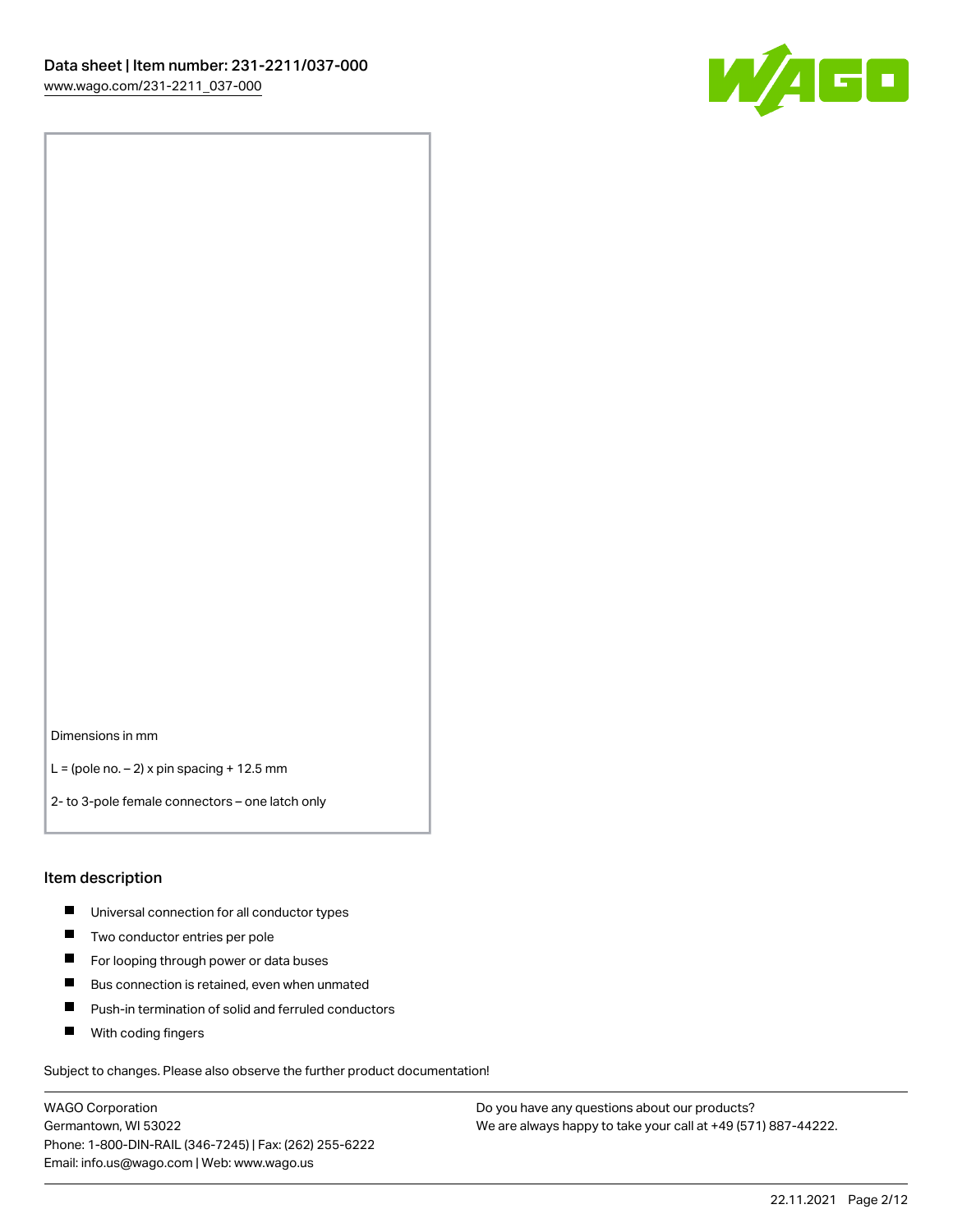

#### Data Notes

| .                    |                                                                                                                                                                                                                                                                                                                                   |
|----------------------|-----------------------------------------------------------------------------------------------------------------------------------------------------------------------------------------------------------------------------------------------------------------------------------------------------------------------------------|
| Safety information 1 | The MCS-MULTI CONNECTION SYSTEM includes connectors<br>without breaking capacity in accordance with DIN EN 61984. When<br>used as intended, these connectors must not be connected<br>/disconnected when live or under load. The circuit design should<br>ensure header pins, which can be touched, are not live when<br>unmated. |
| Variants:            | Gold-plated or partially gold-plated contact surfaces<br>Other versions (or variants) can be requested from WAGO Sales or<br>configured at https://configurator.wago.com/                                                                                                                                                         |

### Electrical data

### IEC Approvals

| Ratings per                 | IEC/EN 60664-1                                                        |
|-----------------------------|-----------------------------------------------------------------------|
| Rated voltage (III / 3)     | 500 V                                                                 |
| Rated surge voltage (III/3) | 6 <sub>k</sub> V                                                      |
| Rated voltage (III/2)       | 630 V                                                                 |
| Rated surge voltage (III/2) | 6 <sub>k</sub> V                                                      |
| Nominal voltage (II/2)      | 1000 V                                                                |
| Rated surge voltage (II/2)  | 6 kV                                                                  |
| Rated current               | 16 A                                                                  |
| Legend (ratings)            | $(III / 2)$ $\triangle$ Overvoltage category III / Pollution degree 2 |

### UL Approvals

| Approvals per                  | UL 1059 |
|--------------------------------|---------|
| Rated voltage UL (Use Group B) | 300 V   |
| Rated current UL (Use Group B) | 20 A    |
| Rated voltage UL (Use Group D) | 300 V   |
| Rated current UL (Use Group D) | 10 A    |

### Ratings per UL

| Rated voltage UL 1977 | 600 V |
|-----------------------|-------|
| Rated current UL 1977 | 20A   |

Subject to changes. Please also observe the further product documentation!

WAGO Corporation Germantown, WI 53022 Phone: 1-800-DIN-RAIL (346-7245) | Fax: (262) 255-6222 Email: info.us@wago.com | Web: www.wago.us Do you have any questions about our products? We are always happy to take your call at +49 (571) 887-44222.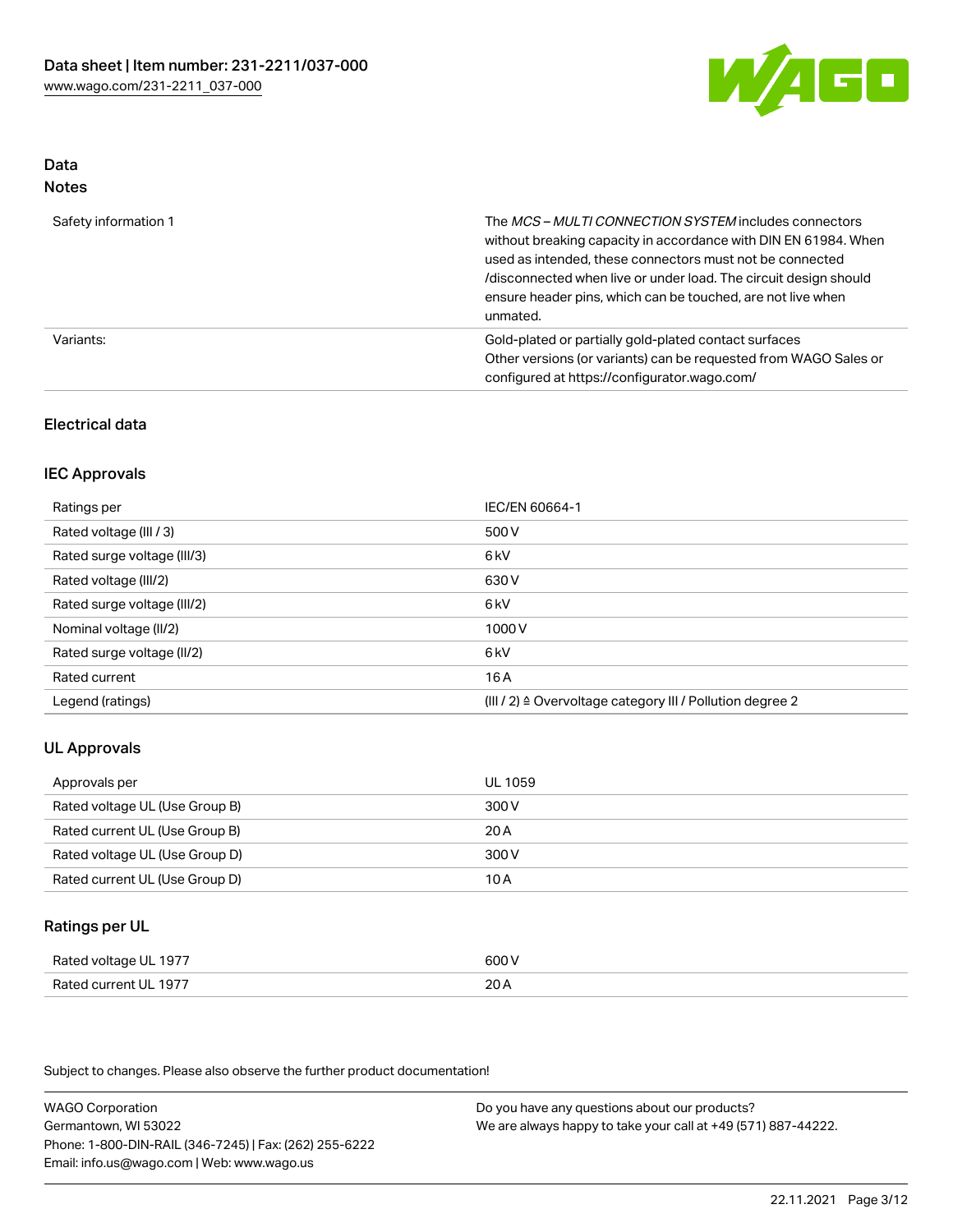

### CSA Approvals

| Approvals per                   | CSA   |
|---------------------------------|-------|
| Rated voltage CSA (Use Group B) | 300 V |
| Rated current CSA (Use Group B) | 15 A  |
| Rated voltage CSA (Use Group D) | 300 V |
| Rated current CSA (Use Group D) | 10 A  |

### Connection data

| Total number of connection points | つつ |
|-----------------------------------|----|
| Total number of potentials        |    |
| Number of connection types        |    |
| Number of levels                  |    |

### Connection 1

#### Connection technology **Push-in CAGE CLAMP<sup>®</sup>**

|                                                   | Push-in CAGE CLAMP                     |
|---------------------------------------------------|----------------------------------------|
| Actuation type                                    | Operating tool                         |
| Solid conductor                                   | $0.2$ 2.5 mm <sup>2</sup> / 24  12 AWG |
| Fine-stranded conductor                           | $0.2$ 2.5 mm <sup>2</sup> / 24  12 AWG |
| Fine-stranded conductor; with insulated ferrule   | $0.251.5$ mm <sup>2</sup>              |
| Fine-stranded conductor; with uninsulated ferrule | $0.252.5$ mm <sup>2</sup>              |
| Strip length                                      | $910$ mm / 0.35  0.39 inch             |
| Number of poles                                   | 11                                     |
| Conductor entry direction to mating direction     | 0°                                     |

# Physical data

| Pin spacing | 7.5 mm / 0.295 inch   |
|-------------|-----------------------|
| Width       | 96.55 mm / 3.801 inch |
| Height      | 20.8 mm / 0.819 inch  |
| Depth       | 29.8 mm / 1.173 inch  |

### Plug-in connection

| Contact type (pluggable connector) | Female connector/socket |
|------------------------------------|-------------------------|
| Connector (connection type)        | for conductor           |
| Mismating protection               | No                      |
| Locking of plug-in connection      | locking lever           |
|                                    |                         |

| <b>WAGO Corporation</b>                                | Do you have any questions about our products?                 |
|--------------------------------------------------------|---------------------------------------------------------------|
| Germantown, WI 53022                                   | We are always happy to take your call at +49 (571) 887-44222. |
| Phone: 1-800-DIN-RAIL (346-7245)   Fax: (262) 255-6222 |                                                               |
| Email: info.us@wago.com   Web: www.wago.us             |                                                               |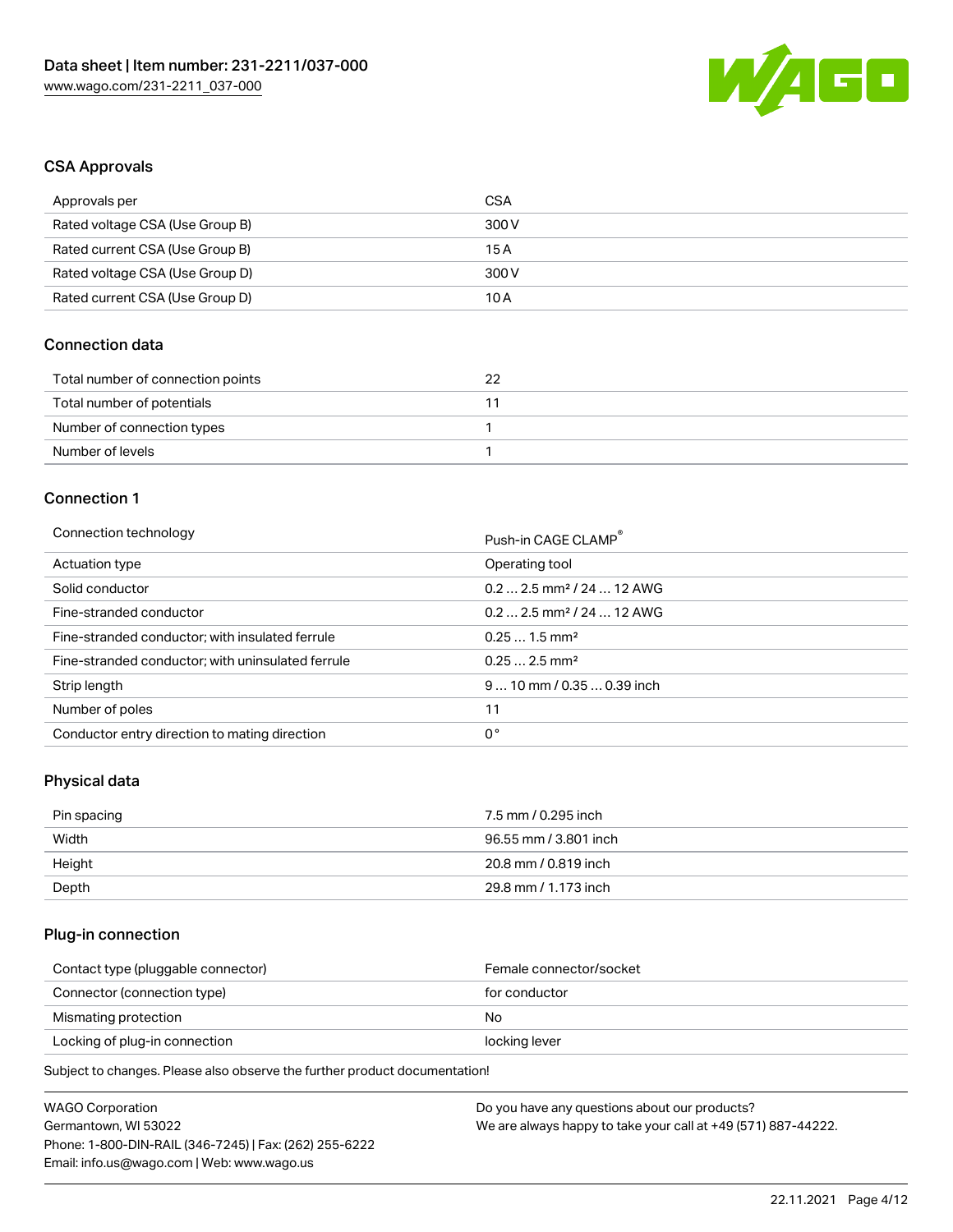

### Material data

| Color                       | gray                              |
|-----------------------------|-----------------------------------|
| Material group              |                                   |
| Insulation material         | Polyamide (PA66)                  |
| Flammability class per UL94 | V <sub>0</sub>                    |
| Clamping spring material    | Chrome nickel spring steel (CrNi) |
| Contact material            | Copper alloy                      |
| Contact plating             | tin-plated                        |
| Fire load                   | 0.616 MJ                          |
| Weight                      | 32.1 <sub>g</sub>                 |

#### Environmental requirements

### Commercial data

| Product Group         | 3 (Multi Conn. System) |
|-----------------------|------------------------|
| PU (SPU)              | 10 Stück               |
| Packaging type        | box                    |
| Country of origin     | PL                     |
| <b>GTIN</b>           | 4044918563949          |
| Customs tariff number | 8536694040             |

### Approvals / Certificates

#### Country specific Approvals

| Logo | Approval                                     | <b>Additional Approval Text</b> | Certificate<br>name |
|------|----------------------------------------------|---------------------------------|---------------------|
|      | CВ<br>DEKRA Certification B.V.               | IEC 61984                       | NL-39756            |
| EMA  | <b>KEMA/KEUR</b><br>DEKRA Certification B.V. | EN 61984                        | 2190761.01          |

#### Ship Approvals

|      | <b>DNV GL</b> | $\overline{\phantom{0}}$ | TAE000016Z  |
|------|---------------|--------------------------|-------------|
| Logo | Approval      | Additional Approval Text | name        |
|      |               |                          | Certificate |

| <b>WAGO Corporation</b>                                | Do you have any questions about our products?                 |
|--------------------------------------------------------|---------------------------------------------------------------|
| Germantown, WI 53022                                   | We are always happy to take your call at +49 (571) 887-44222. |
| Phone: 1-800-DIN-RAIL (346-7245)   Fax: (262) 255-6222 |                                                               |
| Email: info.us@wago.com   Web: www.wago.us             |                                                               |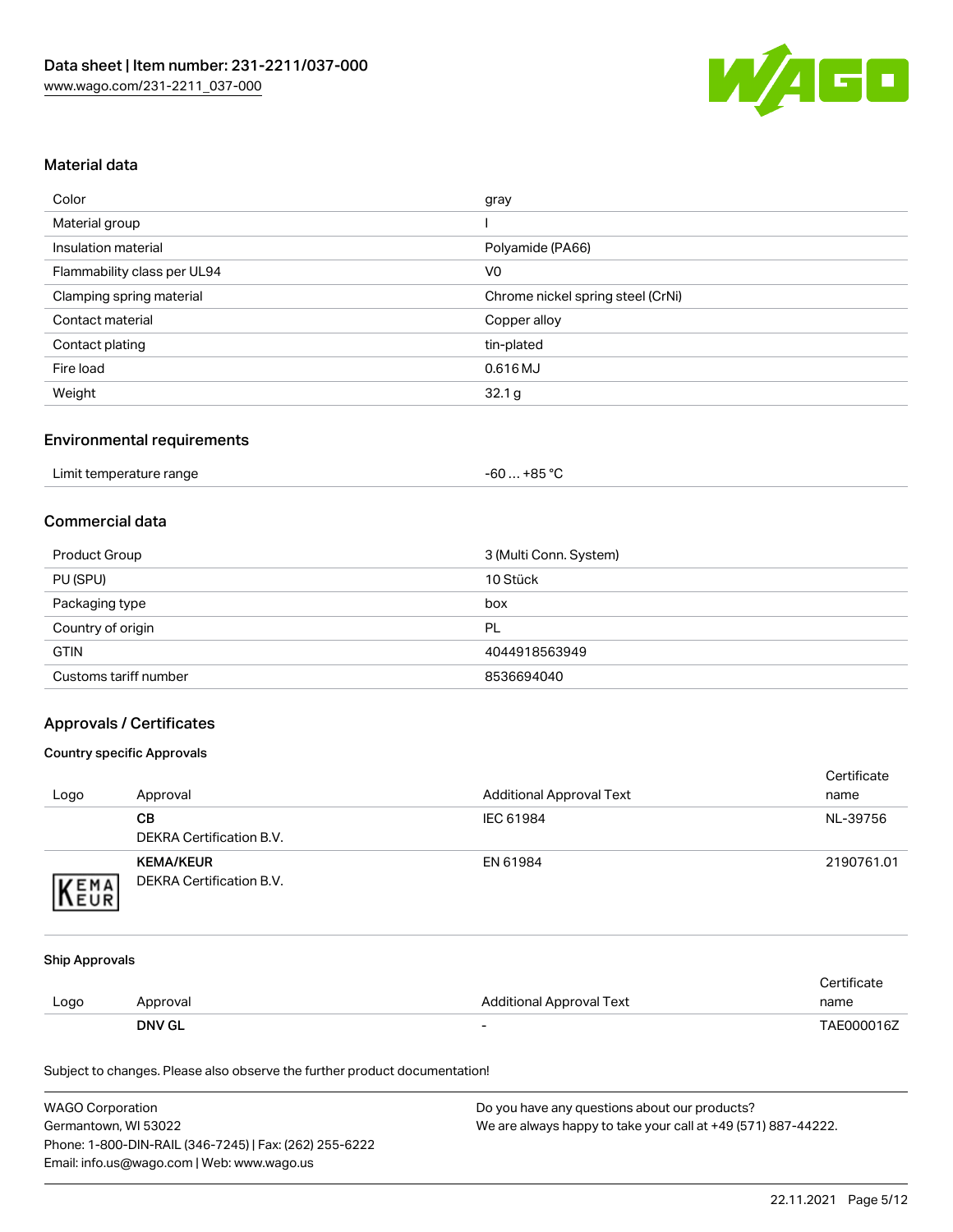Det Norske Veritas, Germanischer Lloyd



#### UL-Approvals

|                    |                                         |                                 | Certificate |
|--------------------|-----------------------------------------|---------------------------------|-------------|
| Logo               | Approval                                | <b>Additional Approval Text</b> | name        |
| $\sum_{\text{us}}$ | cURus<br>Underwriters Laboratories Inc. | <b>UL 1977</b>                  | E45171      |
| Э.                 | UL<br>UL International Germany GmbH     | <b>UL 1059</b>                  | E45172      |

### **Counterpart**



| <b>Comments</b> | Item no.231-241/001-000<br>Male header; 11-pole; THT; 1.0 x 1.0 mm solder pin; straight; pin spacing 7.5 mm; gray | www.wago.com/231-241/001-<br>000 |  |
|-----------------|-------------------------------------------------------------------------------------------------------------------|----------------------------------|--|
| <b>ASSES</b>    | Item no.231-841/001-000<br>THT male header; 1.0 x 1.0 mm solder pin; angled; Pin spacing 7.5 mm; 11-pole; gray    | www.wago.com/231-841/001-<br>000 |  |

### Optional accessories

| Operating tool             |                                                                                                                  |                      |
|----------------------------|------------------------------------------------------------------------------------------------------------------|----------------------|
|                            | Item no.: 210-657<br>Operating tool; Blade: 3.5 x 0.5 mm; with a partially insulated shaft; short; multicoloured | www.wago.com/210-657 |
|                            | Item no.: 210-720<br>Operating tool; Blade: 3.5 x 0.5 mm; with a partially insulated shaft; multicoloured        | www.wago.com/210-720 |
| Strain relief              |                                                                                                                  |                      |
| Strain relief plate        |                                                                                                                  |                      |
|                            | Item no.: 734-430<br>Strain relief plate; gray                                                                   | www.wago.com/734-430 |
| <b>Testing accessories</b> |                                                                                                                  |                      |
| Testing accessories        |                                                                                                                  |                      |

| <b>WAGO Corporation</b>                                | Do you have any questions about our products?                 |
|--------------------------------------------------------|---------------------------------------------------------------|
| Germantown, WI 53022                                   | We are always happy to take your call at +49 (571) 887-44222. |
| Phone: 1-800-DIN-RAIL (346-7245)   Fax: (262) 255-6222 |                                                               |
| Email: info.us@wago.com   Web: www.wago.us             |                                                               |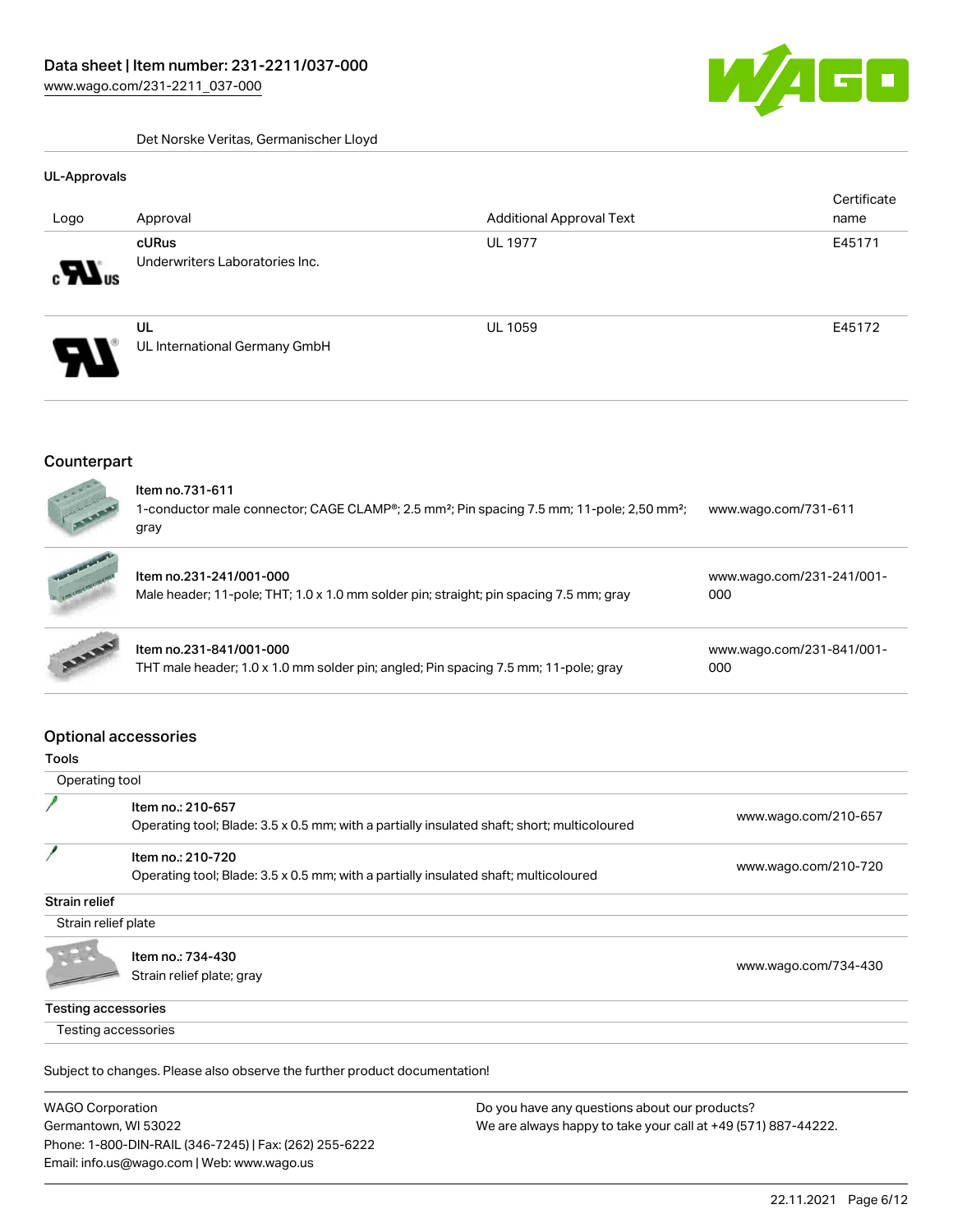



Item no.: 210-136 Test plug; 2 mm Ø; with 500 mm cable [www.wago.com/210-136](http://www.wago.com/210-136)

|                     | Item no.: 231-662<br>Test plugs for female connectors; for 7.5 mm and 7.62 mm pin spacing; 2,50 mm <sup>2</sup> ; light gray | www.wago.com/231-662             |
|---------------------|------------------------------------------------------------------------------------------------------------------------------|----------------------------------|
|                     |                                                                                                                              |                                  |
| Insulations stops   |                                                                                                                              |                                  |
| Insulation stop     |                                                                                                                              |                                  |
|                     |                                                                                                                              |                                  |
|                     | Item no.: 231-673                                                                                                            | www.wago.com/231-673             |
|                     | Insulation stop; 0.08-0.2 mm <sup>2</sup> / 0.2 mm <sup>2</sup> "s"; white                                                   |                                  |
|                     | Item no.: 231-674                                                                                                            |                                  |
|                     | Insulation stop; 0.25 - 0.5 mm <sup>2</sup> ; light gray                                                                     | www.wago.com/231-674             |
|                     |                                                                                                                              |                                  |
|                     | Item no.: 231-675                                                                                                            |                                  |
|                     | Insulation stop; 0.75 - 1 mm <sup>2</sup> ; dark gray                                                                        | www.wago.com/231-675             |
| Marking accessories |                                                                                                                              |                                  |
| Marking strip       |                                                                                                                              |                                  |
|                     | Item no.: 210-331/750-202                                                                                                    |                                  |
|                     | Marking strips; as a DIN A4 sheet; MARKED; 1-16 (100x); Height of marker strip: 2.3 mm/0.091 in; Strip                       | www.wago.com/210-331             |
|                     | length 182 mm; Horizontal marking; Self-adhesive; white                                                                      | /750-202                         |
|                     | Item no.: 210-332/750-020                                                                                                    |                                  |
|                     | Marking strips; as a DIN A4 sheet; MARKED; 1-20 (80x); Height of marker strip: 3 mm; Strip length 182                        | www.wago.com/210-332<br>/750-020 |
|                     | mm; Horizontal marking; Self-adhesive; white                                                                                 |                                  |
| Ferrules            |                                                                                                                              |                                  |
| Ferrule             |                                                                                                                              |                                  |
|                     | Item no.: 216-101                                                                                                            |                                  |
|                     | Ferrule; Sleeve for 0.5 mm <sup>2</sup> / AWG 22; uninsulated; electro-tin plated; silver-colored                            | www.wago.com/216-101             |
|                     | Item no.: 216-104                                                                                                            |                                  |
|                     | Ferrule; Sleeve for 1.5 mm <sup>2</sup> / AWG 16; uninsulated; electro-tin plated; silver-colored                            | www.wago.com/216-104             |
|                     |                                                                                                                              |                                  |
|                     | Item no.: 216-106                                                                                                            | www.wago.com/216-106             |
|                     | Ferrule; Sleeve for 2.5 mm <sup>2</sup> / AWG 14; uninsulated; electro-tin plated; silver-colored                            |                                  |
| Ĭ                   | Item no.: 216-107                                                                                                            |                                  |
|                     | Ferrule; Sleeve for 4 mm <sup>2</sup> / AWG 12; uninsulated; electro-tin plated                                              | www.wago.com/216-107             |
| Ī                   | Item no.: 216-108                                                                                                            |                                  |
|                     | Ferrule; Sleeve for 6 mm <sup>2</sup> / AWG 10; uninsulated; electro-tin plated; silver-colored                              | www.wago.com/216-108             |
| I                   |                                                                                                                              |                                  |
|                     | Item no.: 216-109                                                                                                            | www.wago.com/216-109             |
|                     |                                                                                                                              |                                  |
|                     | Subject to changes. Please also observe the further product documentation!                                                   |                                  |
|                     |                                                                                                                              |                                  |

WAGO Corporation Germantown, WI 53022 Phone: 1-800-DIN-RAIL (346-7245) | Fax: (262) 255-6222 Email: info.us@wago.com | Web: www.wago.us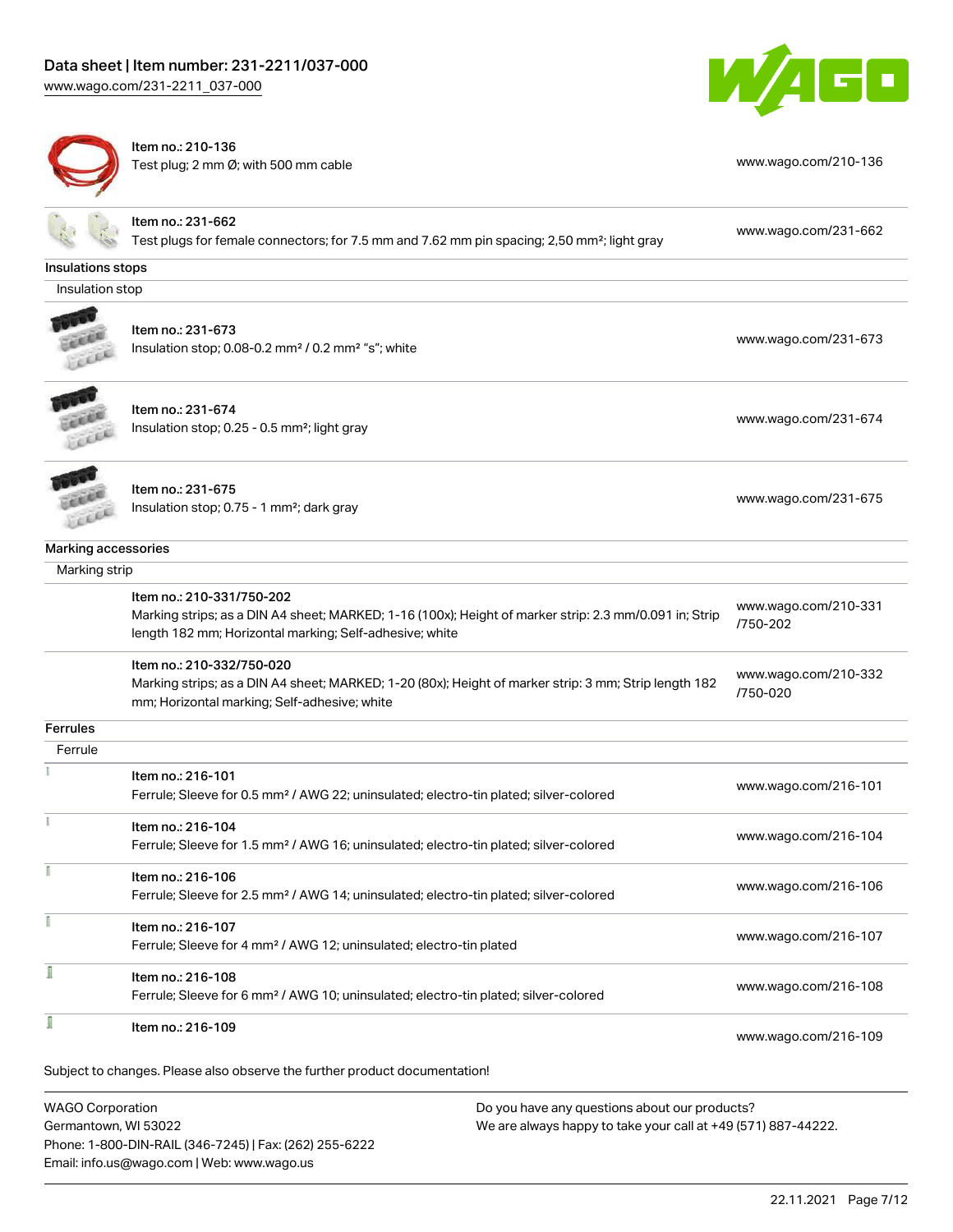## Data sheet | Item number: 231-2211/037-000

[www.wago.com/231-2211\\_037-000](http://www.wago.com/231-2211_037-000)



|    | Ferrule; Sleeve for 10 mm <sup>2</sup> / AWG 8; uninsulated; electro-tin plated                                                                                                    |                      |
|----|------------------------------------------------------------------------------------------------------------------------------------------------------------------------------------|----------------------|
| Ĭ. | Item no.: 216-102<br>Ferrule; Sleeve for 0.75 mm <sup>2</sup> / AWG 20; uninsulated; electro-tin plated; silver-colored                                                            | www.wago.com/216-102 |
| Ť. | Item no.: 216-103<br>Ferrule; Sleeve for 1 mm <sup>2</sup> / AWG 18; uninsulated; electro-tin plated                                                                               | www.wago.com/216-103 |
| I  | Item no.: 216-110<br>Ferrule; Sleeve for 16 mm <sup>2</sup> / AWG 6; uninsulated; electro-tin plated; metallic brown                                                               | www.wago.com/216-110 |
| î. | Item no.: 216-123<br>Ferrule; Sleeve for 1 mm <sup>2</sup> / AWG 18; uninsulated; electro-tin plated; silver-colored                                                               | www.wago.com/216-123 |
| ĵ. | Item no.: 216-122<br>Ferrule; Sleeve for 0.75 mm <sup>2</sup> / AWG 20; uninsulated; electro-tin plated; silver-colored                                                            | www.wago.com/216-122 |
|    | Item no.: 216-124<br>Ferrule; Sleeve for 1.5 mm <sup>2</sup> / AWG 16; uninsulated; electro-tin plated                                                                             | www.wago.com/216-124 |
|    | Item no.: 216-142<br>Ferrule; Sleeve for 0.75 mm <sup>2</sup> / 18 AWG; uninsulated; electro-tin plated; electrolytic copper; gastight<br>crimped; acc. to DIN 46228, Part 1/08.92 | www.wago.com/216-142 |
|    | Item no.: 216-132<br>Ferrule; Sleeve for 0.34 mm <sup>2</sup> / AWG 24; uninsulated; electro-tin plated                                                                            | www.wago.com/216-132 |
| i. | Item no.: 216-121<br>Ferrule; Sleeve for 0.5 mm <sup>2</sup> / AWG 22; uninsulated; electro-tin plated; silver-colored                                                             | www.wago.com/216-121 |
|    | Item no.: 216-143<br>Ferrule; Sleeve for 1 mm <sup>2</sup> / AWG 18; uninsulated; electro-tin plated; electrolytic copper; gastight<br>crimped; acc. to DIN 46228, Part 1/08.92    | www.wago.com/216-143 |
|    | Item no.: 216-131<br>Ferrule; Sleeve for 0.25 mm <sup>2</sup> / AWG 24; uninsulated; electro-tin plated; silver-colored                                                            | www.wago.com/216-131 |
|    | Item no.: 216-141<br>Ferrule; Sleeve for 0.5 mm <sup>2</sup> / 20 AWG; uninsulated; electro-tin plated; electrolytic copper; gastight<br>crimped; acc. to DIN 46228, Part 1/08.92  | www.wago.com/216-141 |
| s. | Item no.: 216-152<br>Ferrule; Sleeve for 0.34 mm <sup>2</sup> / AWG 24; uninsulated; electro-tin plated                                                                            | www.wago.com/216-152 |
|    | Item no.: 216-203<br>Ferrule; Sleeve for 1 mm <sup>2</sup> / AWG 18; insulated; electro-tin plated; red                                                                            | www.wago.com/216-203 |
|    | Item no.: 216-206<br>Ferrule; Sleeve for 2.5 mm <sup>2</sup> / AWG 14; insulated; electro-tin plated; blue                                                                         | www.wago.com/216-206 |
|    | Item no.: 216-207<br>Ferrule; Sleeve for 4 mm <sup>2</sup> / AWG 12; insulated; electro-tin plated; gray                                                                           | www.wago.com/216-207 |
|    | Item no.: 216-202<br>Ferrule; Sleeve for 0.75 mm <sup>2</sup> / 18 AWG; insulated; electro-tin plated; gray                                                                        | www.wago.com/216-202 |
|    |                                                                                                                                                                                    |                      |

| <b>WAGO Corporation</b>                                | Do you have any questions about our products?                 |
|--------------------------------------------------------|---------------------------------------------------------------|
| Germantown. WI 53022                                   | We are always happy to take your call at +49 (571) 887-44222. |
| Phone: 1-800-DIN-RAIL (346-7245)   Fax: (262) 255-6222 |                                                               |
| Email: info.us@wago.com   Web: www.wago.us             |                                                               |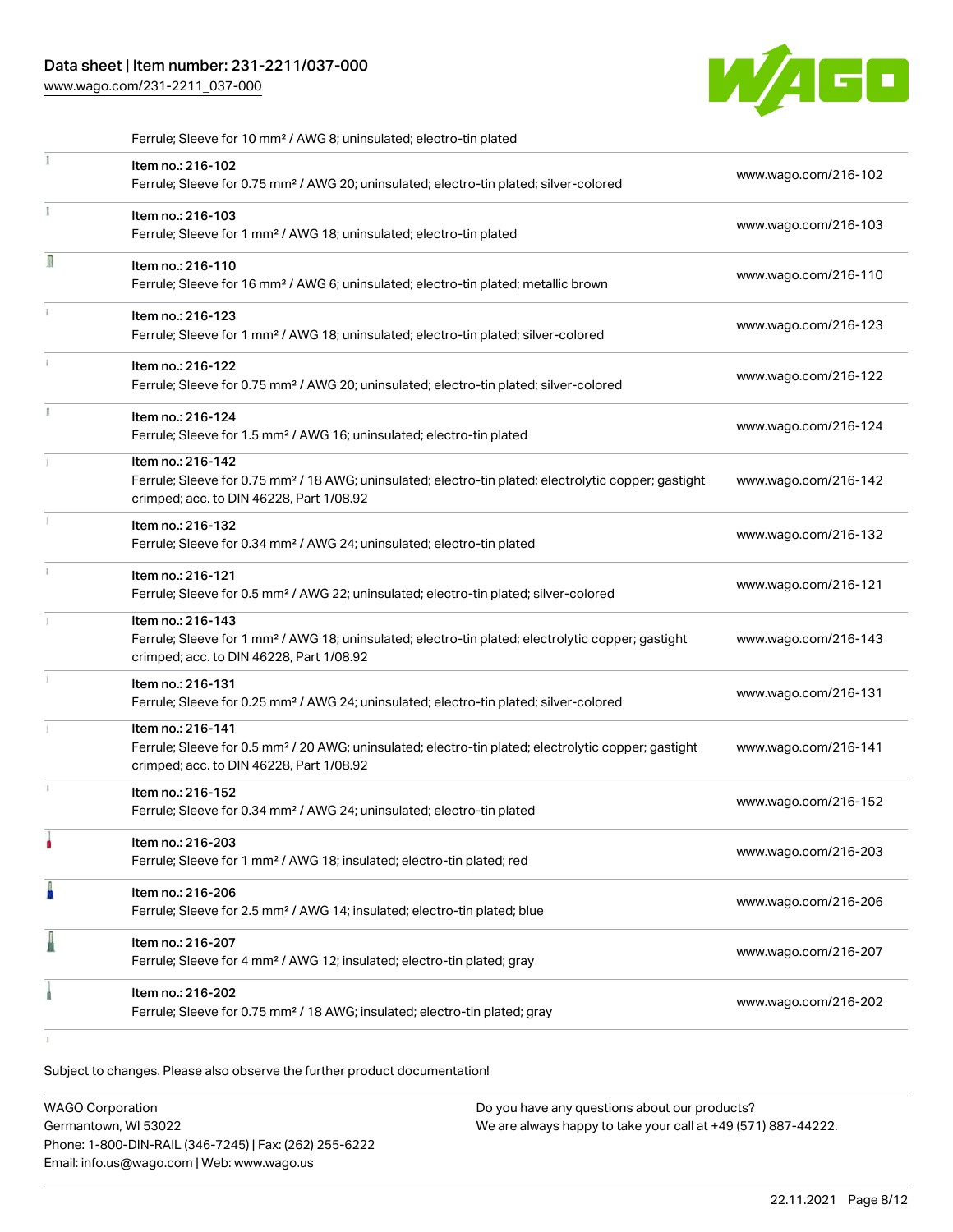[www.wago.com/231-2211\\_037-000](http://www.wago.com/231-2211_037-000)



|   | Item no.: 216-151<br>Ferrule; Sleeve for 0.25 mm <sup>2</sup> / AWG 24; uninsulated; electro-tin plated                                                                                                    | www.wago.com/216-151 |
|---|------------------------------------------------------------------------------------------------------------------------------------------------------------------------------------------------------------|----------------------|
| Â | Item no.: 216-204<br>Ferrule; Sleeve for 1.5 mm <sup>2</sup> / AWG 16; insulated; electro-tin plated; black                                                                                                | www.wago.com/216-204 |
|   | Item no.: 216-209<br>Ferrule; Sleeve for 10 mm <sup>2</sup> / AWG 8; insulated; electro-tin plated; red                                                                                                    | www.wago.com/216-209 |
|   | Item no.: 216-205<br>Ferrule; Sleeve for 2.08 mm <sup>2</sup> / AWG 14; insulated; electro-tin plated; yellow                                                                                              | www.wago.com/216-205 |
|   | Item no.: 216-144<br>Ferrule; Sleeve for 1.5 mm <sup>2</sup> / AWG 16; uninsulated; electro-tin plated; electrolytic copper; gastight<br>crimped; acc. to DIN 46228, Part 1/08.92; silver-colored          | www.wago.com/216-144 |
|   | Item no.: 216-208<br>Ferrule; Sleeve for 6 mm <sup>2</sup> / AWG 10; insulated; electro-tin plated; electrolytic copper; gastight crimped; www.wago.com/216-208<br>acc. to DIN 46228, Part 4/09.90; yellow |                      |
|   | Item no.: 216-201<br>Ferrule; Sleeve for 0.5 mm <sup>2</sup> / 20 AWG; insulated; electro-tin plated; white                                                                                                | www.wago.com/216-201 |
|   | Item no.: 216-223<br>Ferrule; Sleeve for 1 mm <sup>2</sup> / AWG 18; insulated; electro-tin plated; red                                                                                                    | www.wago.com/216-223 |
|   | Item no.: 216-210<br>Ferrule; Sleeve for 16 mm <sup>2</sup> / AWG 6; insulated; electro-tin plated; electrolytic copper; gastight crimped; www.wago.com/216-210<br>acc. to DIN 46228, Part 4/09.90; blue   |                      |
|   | Item no.: 216-241<br>Ferrule; Sleeve for 0.5 mm <sup>2</sup> / 20 AWG; insulated; electro-tin plated; electrolytic copper; gastight<br>crimped; acc. to DIN 46228, Part 4/09.90; white                     | www.wago.com/216-241 |
|   | Item no.: 216-242<br>Ferrule; Sleeve for 0.75 mm <sup>2</sup> / 18 AWG; insulated; electro-tin plated; electrolytic copper; gastight<br>crimped; acc. to DIN 46228, Part 4/09.90; gray                     | www.wago.com/216-242 |
|   | Item no.: 216-222<br>Ferrule; Sleeve for 0.75 mm <sup>2</sup> / 18 AWG; insulated; electro-tin plated; gray                                                                                                | www.wago.com/216-222 |
|   | Item no.: 216-221<br>Ferrule; Sleeve for 0.5 mm <sup>2</sup> / 20 AWG; insulated; electro-tin plated; white                                                                                                | www.wago.com/216-221 |
|   | Item no.: 216-224<br>Ferrule; Sleeve for 1.5 mm <sup>2</sup> / AWG 16; insulated; electro-tin plated; black                                                                                                | www.wago.com/216-224 |
|   | Item no.: 216-243<br>Ferrule; Sleeve for 1 mm <sup>2</sup> / AWG 18; insulated; electro-tin plated; electrolytic copper; gastight crimped; www.wago.com/216-243<br>acc. to DIN 46228, Part 4/09.90; red    |                      |
| 1 | Item no.: 216-244<br>Ferrule; Sleeve for 1.5 mm <sup>2</sup> / AWG 16; insulated; electro-tin plated; electrolytic copper; gastight<br>crimped; acc. to DIN 46228, Part 4/09.90; black                     | www.wago.com/216-244 |
|   | Item no.: 216-263<br>Ferrule; Sleeve for 1 mm <sup>2</sup> / AWG 18; insulated; electro-tin plated; electrolytic copper; gastight crimped; www.wago.com/216-263<br>acc. to DIN 46228, Part 4/09.90; red    |                      |
|   |                                                                                                                                                                                                            |                      |

Subject to changes. Please also observe the further product documentation!

WAGO Corporation Germantown, WI 53022 Phone: 1-800-DIN-RAIL (346-7245) | Fax: (262) 255-6222 Email: info.us@wago.com | Web: www.wago.us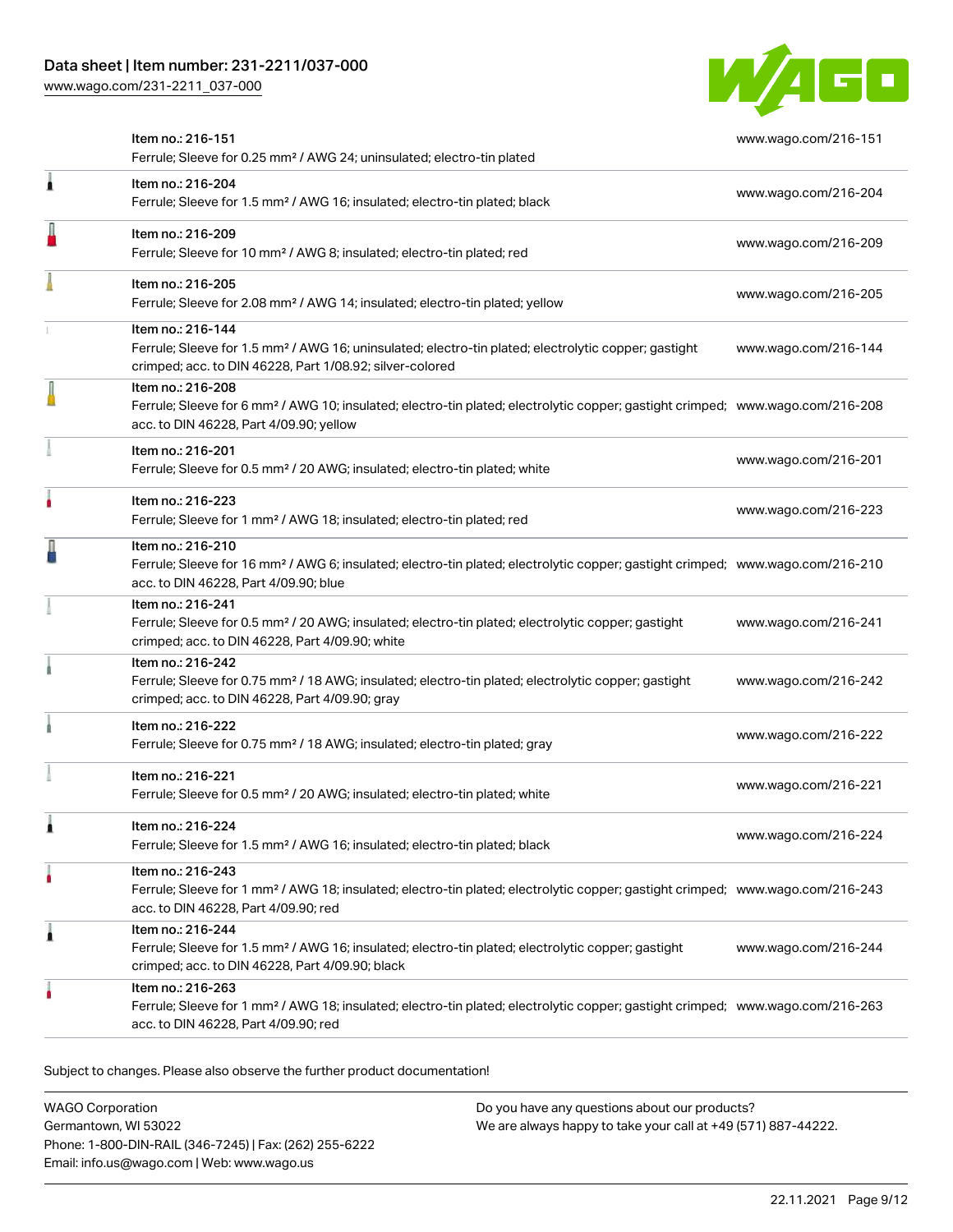# Data sheet | Item number: 231-2211/037-000

[www.wago.com/231-2211\\_037-000](http://www.wago.com/231-2211_037-000)



| Ω                                           | Item no.: 216-246<br>Ferrule; Sleeve for 2.5 mm <sup>2</sup> / AWG 14; insulated; electro-tin plated; electrolytic copper; gastight<br>crimped; acc. to DIN 46228, Part 4/09.90; blue                      |  | www.wago.com/216-246 |          |
|---------------------------------------------|------------------------------------------------------------------------------------------------------------------------------------------------------------------------------------------------------------|--|----------------------|----------|
| ä                                           | Item no.: 216-266<br>Ferrule; Sleeve for 2.5 mm <sup>2</sup> / AWG 14; insulated; electro-tin plated; electrolytic copper; gastight<br>crimped; acc. to DIN 46228, Part 4/09.90; blue                      |  | www.wago.com/216-266 |          |
| Â                                           | Item no.: 216-264<br>Ferrule; Sleeve for 1.5 mm <sup>2</sup> / AWG 16; insulated; electro-tin plated; electrolytic copper; gastight<br>crimped; acc. to DIN 46228, Part 4/09.90; black                     |  | www.wago.com/216-264 |          |
| Â                                           | Item no.: 216-284<br>Ferrule; Sleeve for 1.5 mm <sup>2</sup> / AWG 16; insulated; electro-tin plated; electrolytic copper; gastight<br>crimped; acc. to DIN 46228, Part 4/09.90; black                     |  | www.wago.com/216-284 |          |
| A                                           | Item no.: 216-286<br>Ferrule; Sleeve for 2.5 mm <sup>2</sup> / AWG 14; insulated; electro-tin plated; electrolytic copper; gastight<br>crimped; acc. to DIN 46228, Part 4/09.90; blue                      |  | www.wago.com/216-286 |          |
|                                             | Item no.: 216-287<br>Ferrule; Sleeve for 4 mm <sup>2</sup> / AWG 12; insulated; electro-tin plated; electrolytic copper; gastight crimped; www.wago.com/216-287<br>acc. to DIN 46228, Part 4/09.90; gray   |  |                      |          |
|                                             | Item no.: 216-262<br>Ferrule; Sleeve for 0.75 mm <sup>2</sup> / 18 AWG; insulated; electro-tin plated; electrolytic copper; gastight<br>crimped; acc. to DIN 46228, Part 4/09.90; gray                     |  | www.wago.com/216-262 |          |
|                                             | Item no.: 216-288<br>Ferrule; Sleeve for 6 mm <sup>2</sup> / AWG 10; insulated; electro-tin plated; electrolytic copper; gastight crimped; www.wago.com/216-288<br>acc. to DIN 46228, Part 4/09.90; yellow |  |                      |          |
|                                             | Item no.: 216-289<br>Ferrule; Sleeve for 10 mm <sup>2</sup> / AWG 8; insulated; electro-tin plated; electrolytic copper; gastight crimped; www.wago.com/216-289<br>acc. to DIN 46228, Part 4/09.90; red    |  |                      |          |
|                                             | Item no.: 216-301<br>Ferrule; Sleeve for 0.25 mm <sup>2</sup> / AWG 24; insulated; electro-tin plated; yellow                                                                                              |  | www.wago.com/216-301 |          |
|                                             | Item no.: 216-321<br>Ferrule; Sleeve for 0.25 mm <sup>2</sup> / AWG 24; insulated; electro-tin plated; yellow                                                                                              |  | www.wago.com/216-321 |          |
| i.                                          | Item no.: 216-322<br>Ferrule; Sleeve for 0.34 mm <sup>2</sup> / 22 AWG; insulated; electro-tin plated; green                                                                                               |  | www.wago.com/216-322 |          |
|                                             | Item no.: 216-267<br>Ferrule; Sleeve for 4 mm <sup>2</sup> / AWG 12; insulated; electro-tin plated; electrolytic copper; gastight crimped; www.wago.com/216-267<br>acc. to DIN 46228, Part 4/09.90; gray   |  |                      |          |
| ı                                           | Item no.: 216-302<br>Ferrule; Sleeve for 0.34 mm <sup>2</sup> / 22 AWG; insulated; electro-tin plated; light turquoise                                                                                     |  | www.wago.com/216-302 |          |
| <b>Downloads</b><br><b>Documentation</b>    |                                                                                                                                                                                                            |  |                      |          |
| <b>Additional Information</b>               |                                                                                                                                                                                                            |  |                      |          |
| 2019 Apr 3<br><b>Technical explanations</b> |                                                                                                                                                                                                            |  | pdf                  | Download |
|                                             | Subject to changes. Please also observe the further product documentation!                                                                                                                                 |  |                      |          |

| <b>WAGO Corporation</b>                                | Do you have any questions about our products?                 |  |  |
|--------------------------------------------------------|---------------------------------------------------------------|--|--|
| Germantown, WI 53022                                   | We are always happy to take your call at +49 (571) 887-44222. |  |  |
| Phone: 1-800-DIN-RAIL (346-7245)   Fax: (262) 255-6222 |                                                               |  |  |
| Email: info.us@wago.com   Web: www.wago.us             |                                                               |  |  |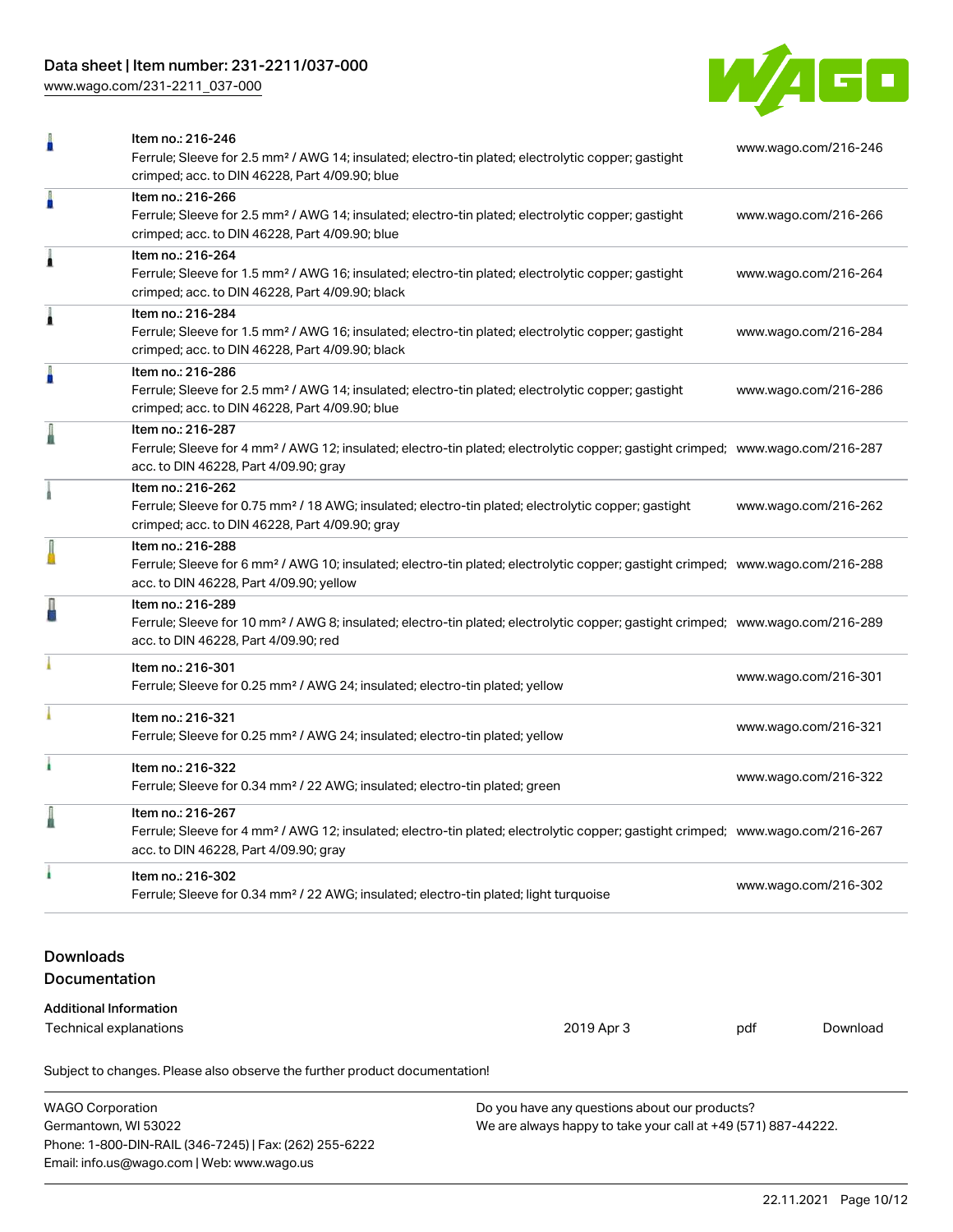

2.0 MB

| <b>CAD files</b>                                                                                                                                  |            |          |
|---------------------------------------------------------------------------------------------------------------------------------------------------|------------|----------|
| <b>CAD</b> data                                                                                                                                   |            |          |
| 2D/3D Models 231-2211/037-000                                                                                                                     | <b>URL</b> | Download |
| <b>CAE</b> data                                                                                                                                   |            |          |
| EPLAN Data Portal 231-2211/037-000                                                                                                                | <b>URL</b> | Download |
| ZUKEN Portal 231-2211/037-000                                                                                                                     | <b>URL</b> | Download |
| EPLAN Data Portal 231-2211/037-000                                                                                                                | <b>URL</b> | Download |
| <b>Environmental Product Compliance</b>                                                                                                           |            |          |
| <b>Compliance Search</b>                                                                                                                          |            |          |
| Environmental Product Compliance 231-2211/037-000<br>2-conductor female connector; Push-in CAGE CLAMP®; 2.5 mm <sup>2</sup> ; Pin spacing 7.5 mm; |            | Download |
| 11-pole; Lateral locking levers; 2,50 mm <sup>2</sup> ; gray                                                                                      |            |          |

Installation Notes

Conductor termination

Subject to changes. Please also observe the further product documentation!

WAGO Corporation Germantown, WI 53022 Phone: 1-800-DIN-RAIL (346-7245) | Fax: (262) 255-6222 Email: info.us@wago.com | Web: www.wago.us